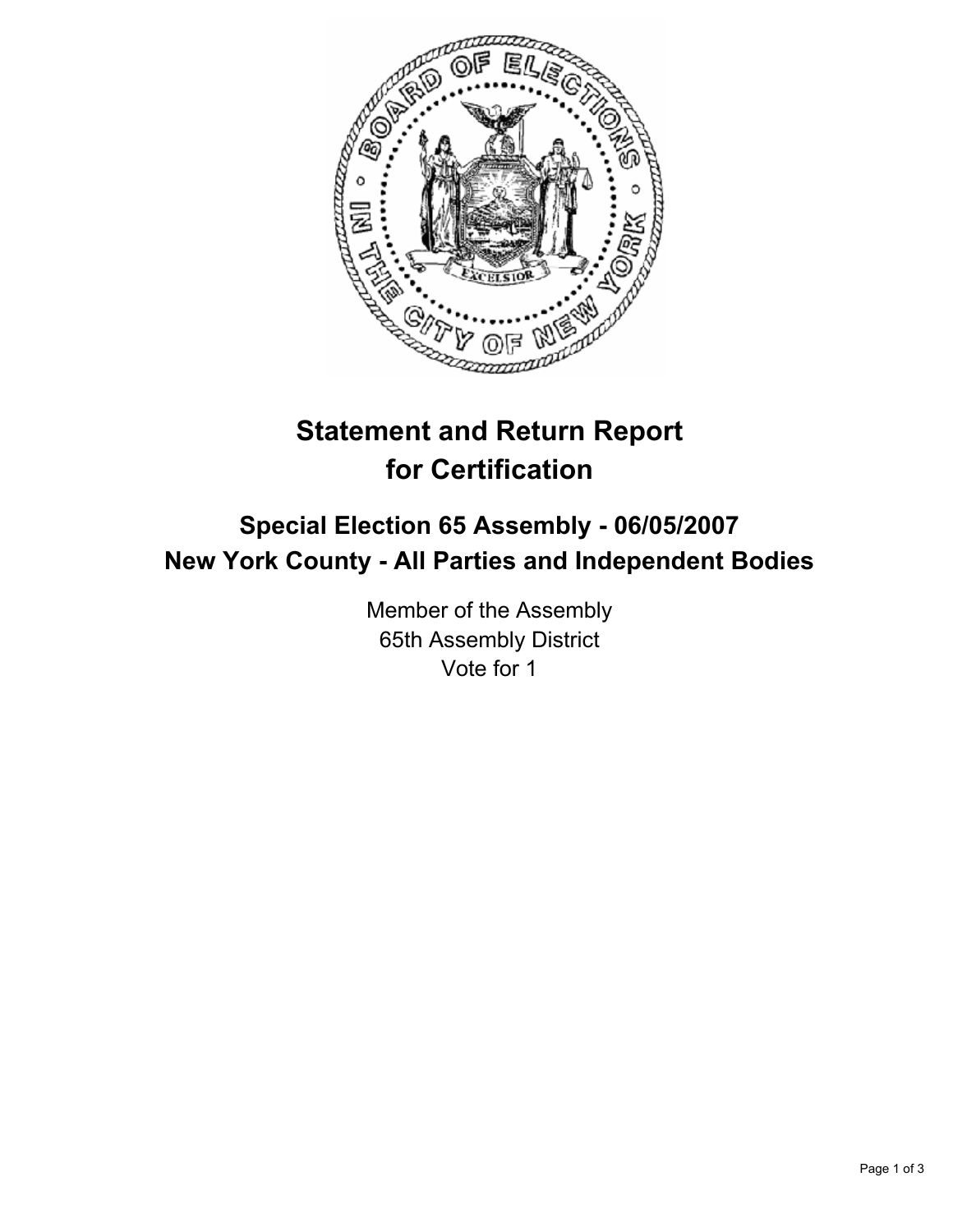

### **Assembly District 65**

| <b>PUBLIC COUNTER</b>              | 6,309 |
|------------------------------------|-------|
| <b>EMERGENCY</b>                   | 0     |
| ABSENTEE/MILITARY                  | 214   |
| AFFIDAVIT                          | 36    |
| <b>Total Ballots</b>               | 6,559 |
| MICAH Z KELLNER (DEMOCRATIC)       | 3,947 |
| GREGORY T CAMP (REPUBLICAN)        | 1,803 |
| GREGORY T CAMP (INDEPENDENCE)      | 470   |
| MICAH Z KELLNER (WORKING FAMILIES) | 307   |
| AL SHARPTON (WRITE-IN)             |       |
| EUROPEAN AMERICA (WRITE-IN)        |       |
| ROY GOODMAN (WRITE-IN)             |       |
| <b>Total Votes</b>                 | 6,530 |
| Unrecorded                         | 29    |